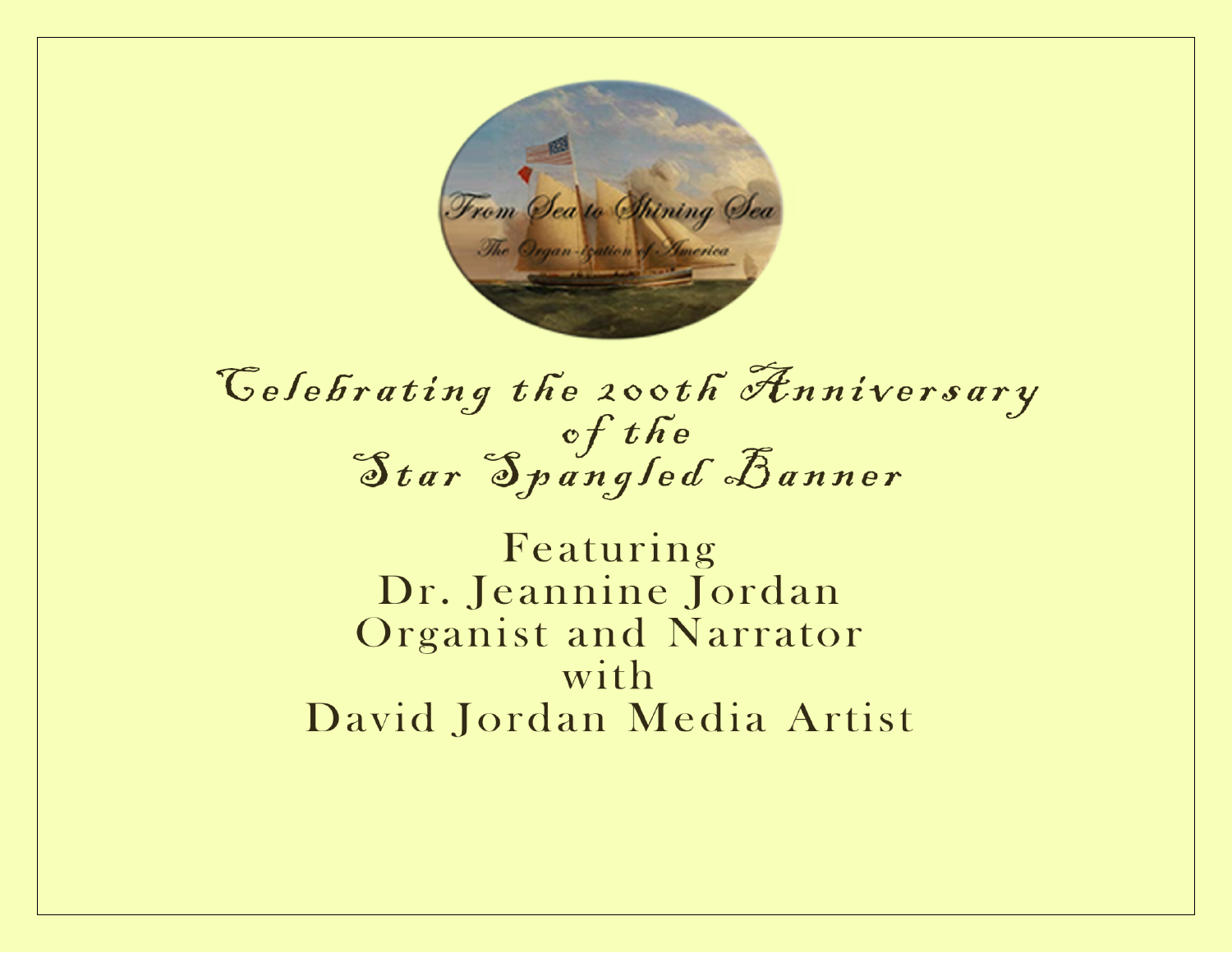From Sea to Shining Sea Program

**PREFACE A Page from the 21st Century**

*Blithely Breezing Along* from *Baronian Suite for Organ……………………*Stephen Paulus (1949-2014)

#### **CHAPTER ONE Beginnings**

*Voluntary in A Major*………………………………William Selby (1738?-1798)

*Festival Voluntary* from American Church Organ Voluntaries……….Cutler and Johnson

*Fugue ……………………………………………….*Charles Zeuner (1795-1857)

# **CHAPTER TWO Into the Wilderness**

*Voluntary*……………………………………………...Francis Linley (1771-1800)

#### **CHAPTER THREE Becoming a Country**

*The Battle of Trenton*…………………………………James Hewitt (1770-1827)

A Sonata dedicated to General Washington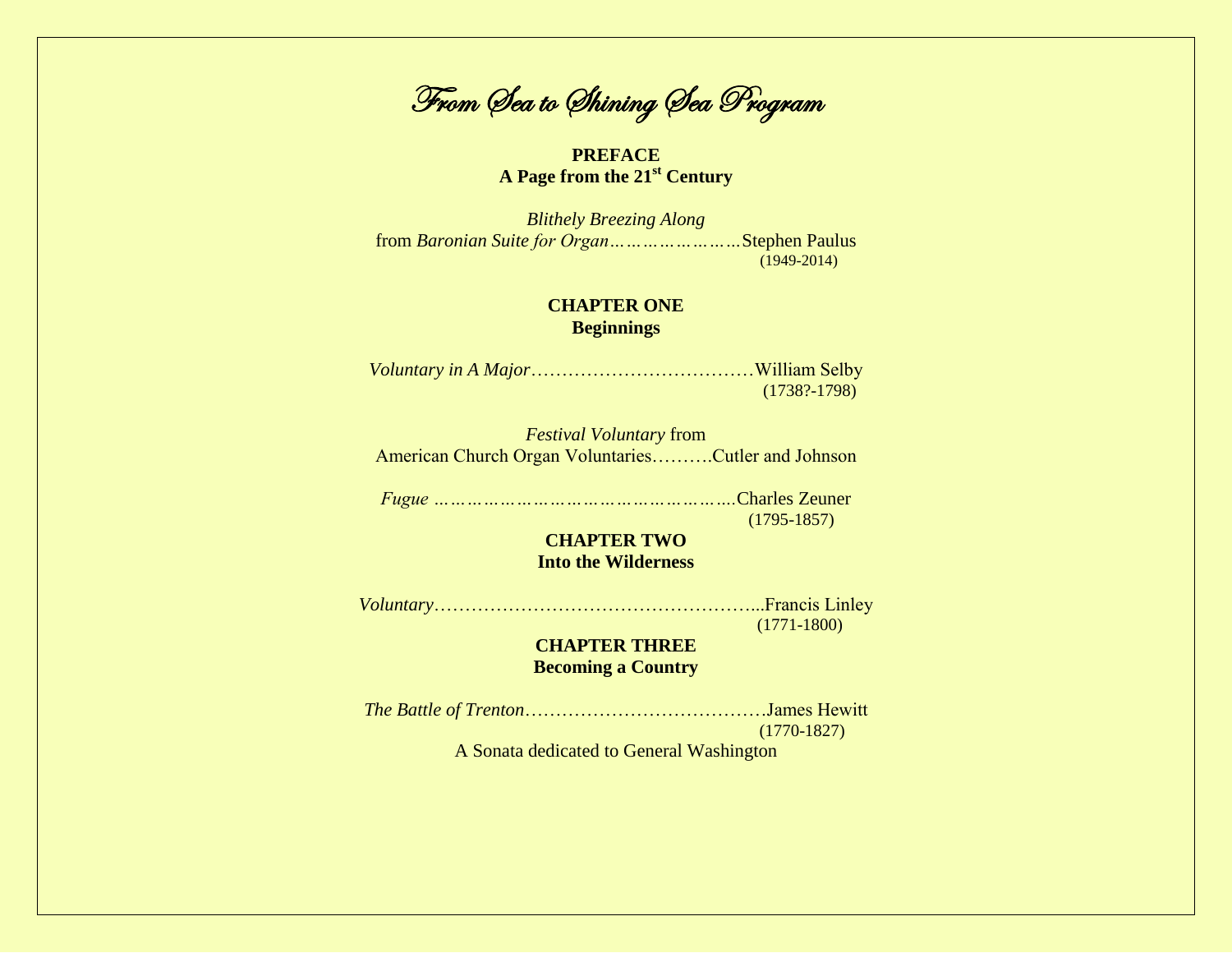#### **CHAPTER FOUR Immigrants Creating American Music**

*Soft Organ Voluntary………………………………*Manuel Emilio (1812-1871) *Postlude…………………………………………*Lucien H. Southard (1827-1881)

# **CHAPTER FIVE Women Filling the Roles**

*Voluntary ………………………………………………*Jennie Allatt (fl. 1874)

## **CHAPTER SIX Wildly Popular**

*The Thunder Storm* …………………….Thomas Philander Ryder (1836-1887)

# **CHAPTER SEVEN The American Organ Comes Into Its Own**

*Trumpet Air……………………………………….*James Bremner (fl.1780) *Toccata in B-flat Major…….……………………* Alfred L. Barnes (1851-1933) *Trio* ……………………………………………Samuel B. Whitney (1842-1914)

## **CHAPTER EIGHT A Salute to America**

*The Star Spangled Banner – Concert Variations …………………………………….*Dudley Buck (1839-1900)

> Theme Minore adagio Fughetta. Allegro assai